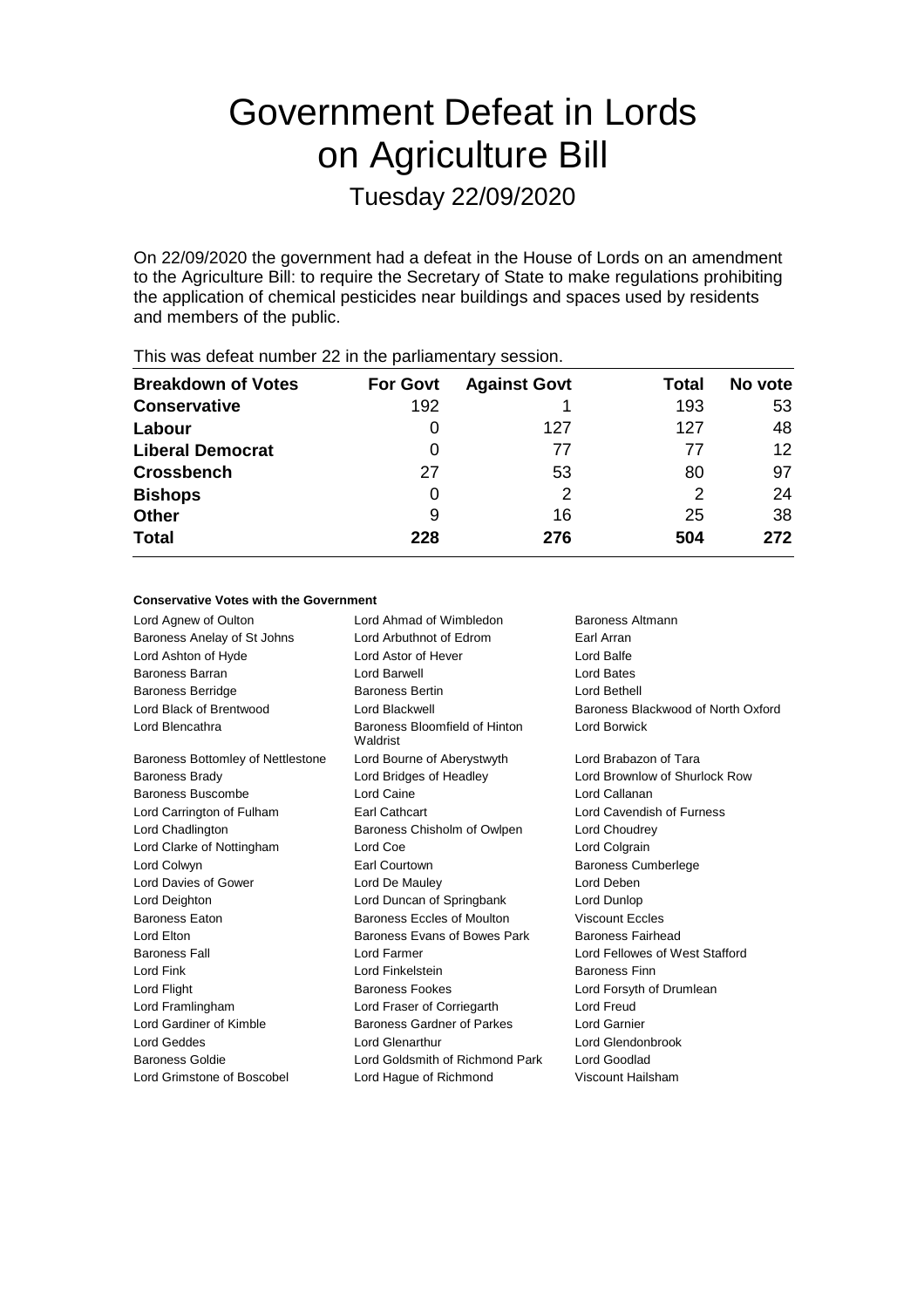Baroness Wyld Lord Young of Cookham Viscount Younger of Leckie

Lord Hamilton of Epsom Baroness Harding of Winscombe Lord Haselhurst Lord Hayward Baroness Helic Lord Herbert of South Downs Baroness Hodgson of Abinger Lord Hodgson of Astley Abbotts Baroness Hooper Lord Horam **Earl Howe** Earl Howe **Lord Howell of Guildford** Lord Hunt of Wirral Baroness Jenkin of Kennington Lord Jopling Lord Keen of Elie **Lord King of Bridgwater** Lord Kirkham Lord Kirkhope of Harrogate Lord Lamont of Lerwick Lord Lansley Lord Lilley Earl Lindsay Lord Lingfield Earl Liverpool **Lord Livingston of Parkhead** Marquess of Lothian Lord Lucas Lord Mackay of Clashfern Lord Mancroft Baroness Manzoor Lord Marland Lord Marlesford Baroness McGregor-Smith Lord McInnes of Kilwinning Baroness McIntosh of Pickering Baroness Meyer **Baroness Mone** Baroness Mone **Duke of Montrose** Baroness Morgan of Cotes Baroness Morris of Bolton Lord Moynihan Lord Nash **Baroness Neville-Jones** Baroness Neville-Rolfe Baroness Newlove Baroness Nicholson of Winterbourne Baroness Noakes Lord Northbrook Lord Norton of Louth Lord O'Shaughnessy Lord Parkinson of Whitley Bay **Lord Patten Communist Control** Baroness Penn Lord Pickles Lord Polak Lord Popat Lord Porter of Spalding **Lord Price** Lord Price **Lord Ranger** Baroness Rawlings **Baroness Redfern** Lord Reay **Baroness Redfern** Lord Renfrew of Kaimsthorn Lord Ribeiro Christian Music Viscount Ridley Lord Risby **Lord Robathan** Baroness Rock Lord Rose of Monewden **Lord Saatchi** Baroness Sanderson of Welton Lord Sassoon **Baroness Sater** Baroness Scott of Bybrook Baroness Seccombe **Lord Selkirk of Douglas** Baroness Shackleton of Belgravia Lord Sheikh Baroness Shephard of Northwold Lord Sherbourne of Didsbury Baroness Shields **Lord Shinkwin** Earl Shrewsbury Lord Smith of Hindhead Baroness Stedman-Scott Lord Strathclyde Baroness Stroud Baroness Sugg Lord Suri Lord Swinfen Lord Taylor of Holbeach Lord Tebbit Viscount Trenchard Lord Trimble Lord True Lord Tugendhat Viscount Ullswater Lord Vaizey of Didcot Baroness Vere of Norbiton Baroness Verma Lord Wakeham Lord Waldegrave of North Hill Baroness Warsi North Hill Baroness Warsi Lord Wasserman Lord Wharton of Yarm **Lord Whitby Constant Constant Constant Constant Constant Constant Constant Constant Constant Constant Constant Constant Constant Constant Constant Constant Constant Constant Constant Constant Consta** Lord Willetts Baroness Williams of Trafford Lord Wolfson of Aspley Guise

#### **Conservative Votes against the Government** Lord Randall of Uxbridge

#### **Labour Votes with the Government**

### **Labour Votes against the Government**

- Lord Adonis Lord Alli Baroness Andrews Baroness Armstrong of Hill Top Baroness Bakewell **Baroness Harmstrong and Brighton** Lord Beecham **Lord Berkeley Baroness Blower Baroness Blower** Lord Blunkett **Lord Boateng** Lord Boateng **Lord Bradley** Lord Brooke of Alverthorpe **Lord Browne of Ladyton** Baroness Bryan of Partick Lord Campbell-Savours Lord Carter of Coles Baroness Chakrabarti Viscount Chandos Baroness Clark of Kilwinning Lord Clark of Windermere Lord Collins of Highbury **Baroness Corston** Baroness Corston Baroness Crawley Lord Cunningham of Felling **Lord Davidson of Glen Clova** Baroness Donaghy Baroness Drake Lord Dubs Lord Eatwell Lord Elder **Lord Faulkner of Worcester** Lord Filkin Lord Foulkes of Cumnock **Baroness Gale** Baroness Golding
	-
-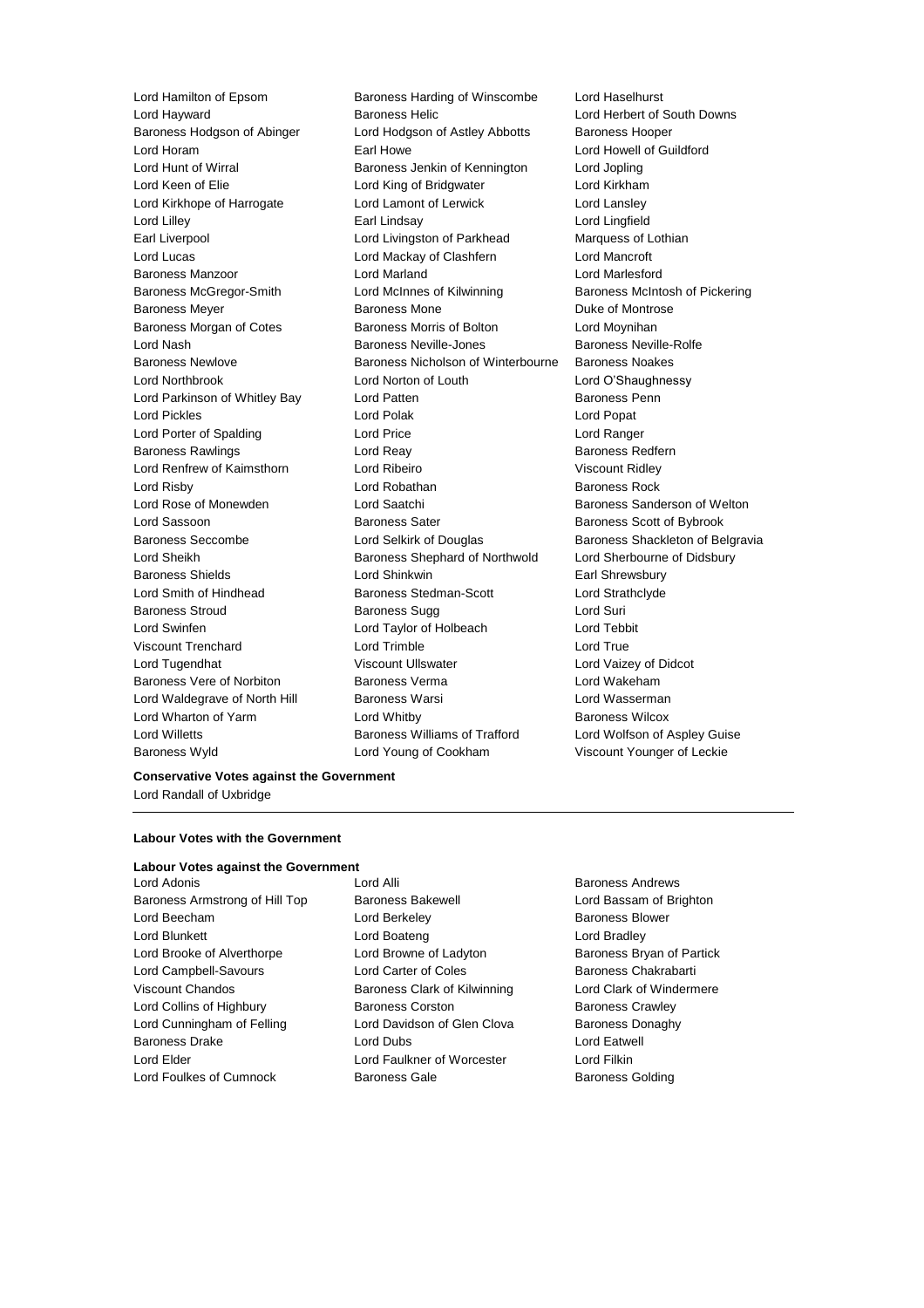Lord Griffiths of Burry Port Lord Grocott Viscount Hanworth Lord Harris of Haringey Lord Haskel Lord Haughey Lord Haworth Baroness Hayter of Kentish Town Baroness Healy of Primrose Hill Baroness Henig **Example 20** Lord Hollick **Lord Hollick** Lord Howarth of Newport Baroness Hughes of Stretford Lord Hunt of Kings Heath Baroness Jones of Whitchurch Lord Jones Lord Jordan Lord Judd Baroness Kennedy of The Shaws Lord Kennedy of Southwark Lord Kestenbaum Lord Knight of Weymouth Baroness Lawrence of Clarendon Lord Layard Lord Lennie **Baroness Liddell of Coatdyke** Lord Liddle Lord Lipsey Baroness Lister of Burtersett Lord MacKenzie of Culkein Baroness Mallalieu **Network Constructs Lord Mandelson** Baroness Massey of Darwen Lord Maxton Lord McAvoy Lord McConnell of Glenscorrodale Baroness McDonagh Baroness McIntosh of Hudnall Lord McKenzie of Luton Lord McNicol of West Kilbride Lord Mendelsohn Lord Mitchell Lord Monks **Baroness Morgan of Huyton** Baroness Morris of Yardley Baroness Morris of Yardley Lord Murphy of Torfaen **Baroness Nye** Baroness Osamor Lord Pendry Baroness Pitkeathley Lord Ponsonby of Shulbrede Baroness Primarolo **Baroness Prosser** Baroness Prosser Baroness Quin Baroness Ramsay of Cartvale Baroness Rebuck Lord Robertson of Port Ellen Lord Rooker Lord Rosser Lord Rowlands Baroness Royall of Blaisdon **Lord Sawyer Baroness Sherlock** Viscount Simon Baroness Smith of Basildon Baroness Smith of Gilmorehill Lord Snape Lord Soley Lord Stevenson of Balmacara Baroness Taylor of Bolton Baroness Thornton Lord Touhig Lord Triesman Lord Tunnicliffe Lord Turnberg Baroness Warwick of Undercliffe Lord Watson of Invergowrie Lord Watts Lord West of Spithead **Baroness Wheeler** Baroness Wheeler **Baroness Whitaker** Lord Whitty Baroness Wilcox of Newport Lord Wills Lord Winston **Lord Wood of Anfield** Baroness Young of Old Scone Lord Young of Norwood Green

Lord Goldsmith Baroness Goudie Lord Grantchester

#### **Liberal Democrat Votes with the Government**

#### **Liberal Democrat Votes against the Government**

Lord Addington Lord Alderdice Lord Allan of Hallam Baroness Bakewell of Hardington Mandeville

Baroness Benjamin Baroness Bonham-Carter of Yarnbury Baroness Bowles of Berkhamsted Lord Bradshaw Lord Bruce of Bennachie Lord Burnett Baroness Burt of Solihull **Lord Campbell of Pittenweem** Lord Chidgey Lord Clement-Jones **Lord Cotter Lord Cotter Baroness Doocey** Baroness Featherstone Lord Foster of Bath Lord Fox Baroness Garden of Frognal Lord German **Earl Glasgow** Lord Goddard of Stockport Lord Greaves **Baroness Grender** Baroness Grender Baroness Hamwee **Baroness Harris of Richmond** Baroness Humphreys Baroness Hussein-Ece **Baroness Janke** Lord Jones of Cheltenham Baroness Kramer **Edge Corner Lord Lee of Trafford** Baroness Ludford **Baroness** Ludford Lord Marks of Henley-on-Thames Lord McNally Lord Newby Baroness Northover Lord Oates Lord Paddick Lord Palmer of Childs Hill **Baroness Parminter** Baroness Parminter Baroness Pinnock Lord Purvis of Tweed Baroness Randerson Lord Redesdale Lord Scriven **Lord Sharkey Lord Sharkey Baroness Sheehan** Lord Shipley **Lord Shutt of Greetland** Baroness Smith of Newnham Lord Stoneham of Droxford Lord Storey Lord Strasburger

Baroness Barker **Lord Beith** 

Lord Rennard Lord Roberts of Llandudno Baroness Scott of Needham Market